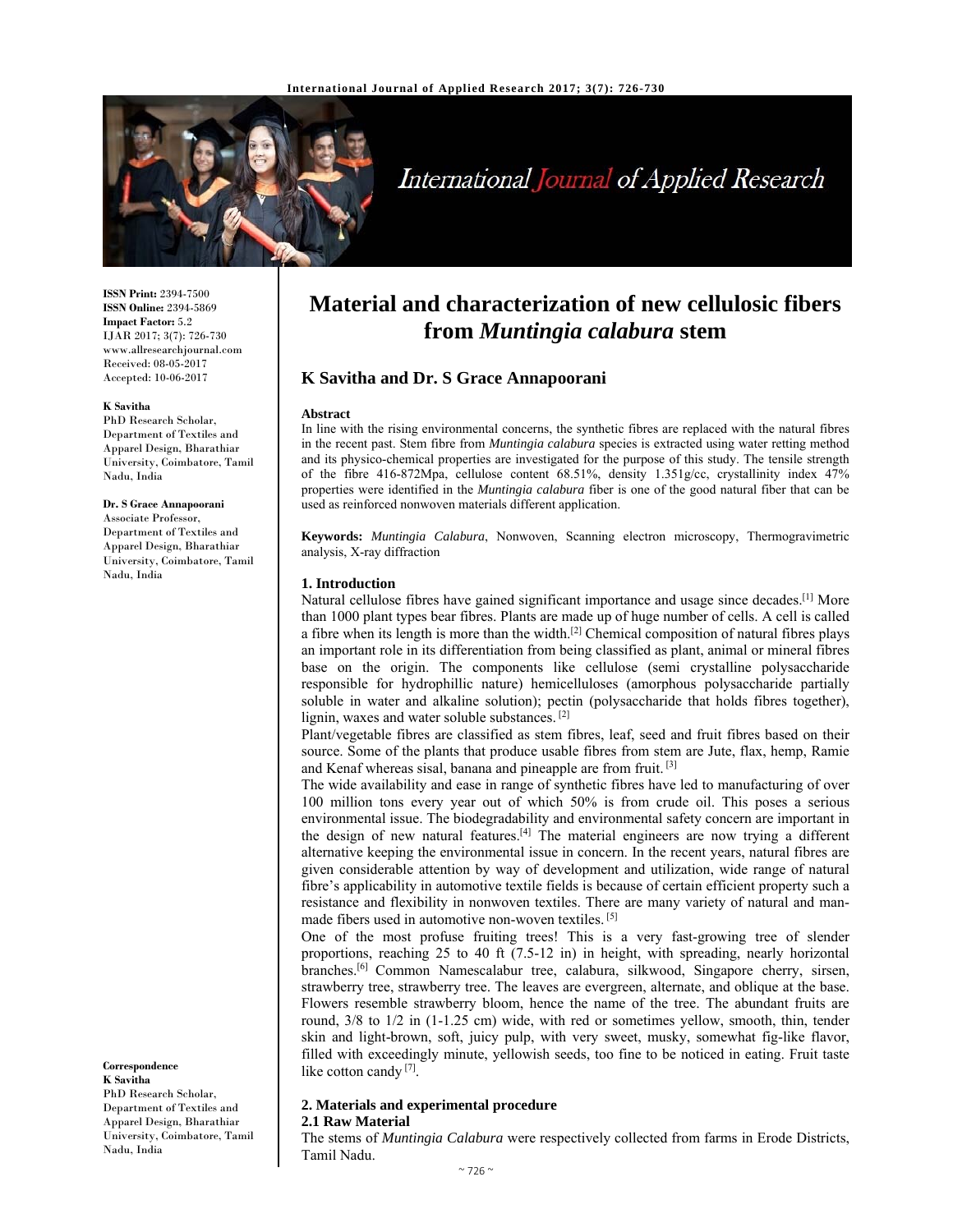#### **2.2 Fiber Extraction**

The length of the *Muntingia calabura* stem is from 2 to 4 feet. These trees and stems as shown in (Fig 1.a) are obtained by removing the leaves and are cut at required length with knife and manually peeling process as shown in (Fig.b). These peeled parts are immersed in water for 1 day for extraction. During this water retting process the peeled parts are completely wetted. The gums were present in the fibers separated. Thus the extracted fibres were washed thoroughly to remove the unwanted materials. After these fibers were dried in sunlight at least from two to four hours to remove the water content. The bundles fiber dried fibers were collected as shown in (Fig.c) for further investigation.



(a)  $(b)$  (c) **Fig 1:** *Muntigia calabura* fiber extraction: (a) Muntingia calabura tree (b) Stems manual extraction of fibers and Peeled part immersed in water (c) bundle of extracted fiber

## **2.3 Characterization Methods**

## **2.3.1. Tensile Strength**

A single fiber tensile test was carried out using an INSTRON 5500R Universal testing machine to determine its tensile strength at  $65^{\circ}$  relative humidity and temperature  $21 \pm 1.5$  °c with a cross head speed of 10mm/min.A1 kn load cell was used to measure.The length of 20mn were tested for randomly 20 samples selected from *Muntingia calabura* fibers, maximum strength according to the ASTM D 3822 [8].

## **2.3.2 Chemical properties**

The composition of *Muntingia calabura* fiber is shown in Table 1.Chemical composition such as Cellulose is the major component followed by lignin and moisture [9].

#### **2.3.3 Scanning electron microscopy**

The morphology structure of the *Muntingia calabura* fiber specimen by using SEM model of JEOL JSM -6390 electron microscopes. The instrument which was handled scanned the surface with high energy electron beam. The SEM produces very high-re solution at three dimensional images, which are very much useful for understanding the surface morphology of fibres [10].

#### **2.3.4 Fourier transform infrared (**FT-IR)

Fourier transform-infrared spectroscopy studies of *Muntingia calabura* fiber was captured by using Nicolet smart ITR –ATRIs and is 10 FT-IR spectrometer. To ensure presence of free functional group on the 500-4000 cm-1 at room temperature of  $25^{\circ}$  c and relative humidity of 65% was recorded in absorbance mode as a function of wave number [11].

#### **2.3.5 X-ray diffraction (XRD)**

 X-ray diffraction method was accessed to know about the crystallinity of the fiber. Its analysis was under room temperature under the conditions of current 30mA and

Voltage 40Kv Cu anode was made. Not only scanning mode of range from 2° to 89° but also scanning speed of 10de/mins was undertaken. The crystallinity index  $(I_{cr})$  was calculated by means of expression where  $L_{min}$  and  $L_{max}$  represent the intensity at minimum and maximum crystalline peaks respectively [12, 13].

 $I_{cr} = 1 - L_{min}/L_{max}$ 

## **2.3.6 Thermogravimetry (TG)**

Thermal stability behavior of the *Muntingia calabura* fiber was obtained by thermogravimetric (TG) analyses using Jupiter simultaneous thermal analyzer (MODEL STA499 F3, NETZSCH, Germany) in order to measure mass and transformation. The *Muntingia calabura* was exposed to nitrogen gas at a flow rate of 20 ml/min. Ten milligram of the *Muntingia calabura* was crushed and kept in alumina crucible to avoid the temperature variations measured by the thermocouple. The step increment of heating rate was from 10 0 C/min over a range of temperature i.e., from room temperature 25  $\rm{^0C}$  to 500  $\rm{^0C}$ .<sup>14]</sup>

#### **3. Result and discussion 3.1. Physical properties**

In Fig 2, the tensile strength of the *Muntingia calabura* was found 416-872Mpa while the tensile strengths of other natural fibers such as flax, hemp, jute, and ramie, are 500- 900,690,370 -134, and 915 MPa, respectively<sup>[15]</sup>.Any natural fibers hardly possess uniform diameter throughout its length. It depends on place and condition where the plant grows. Optical microscope was used to take the image of the fibers in longitudinal direction and these images were imported to image analyzer software to measure the diameter of 20 samples of five places. The diameter range of *Muntigia calabura* fibers sample was calculated from241.1 mm to 248.9mm.The density value of *Muntingia calabura*  fibers was found to be 1.3521 g/cc.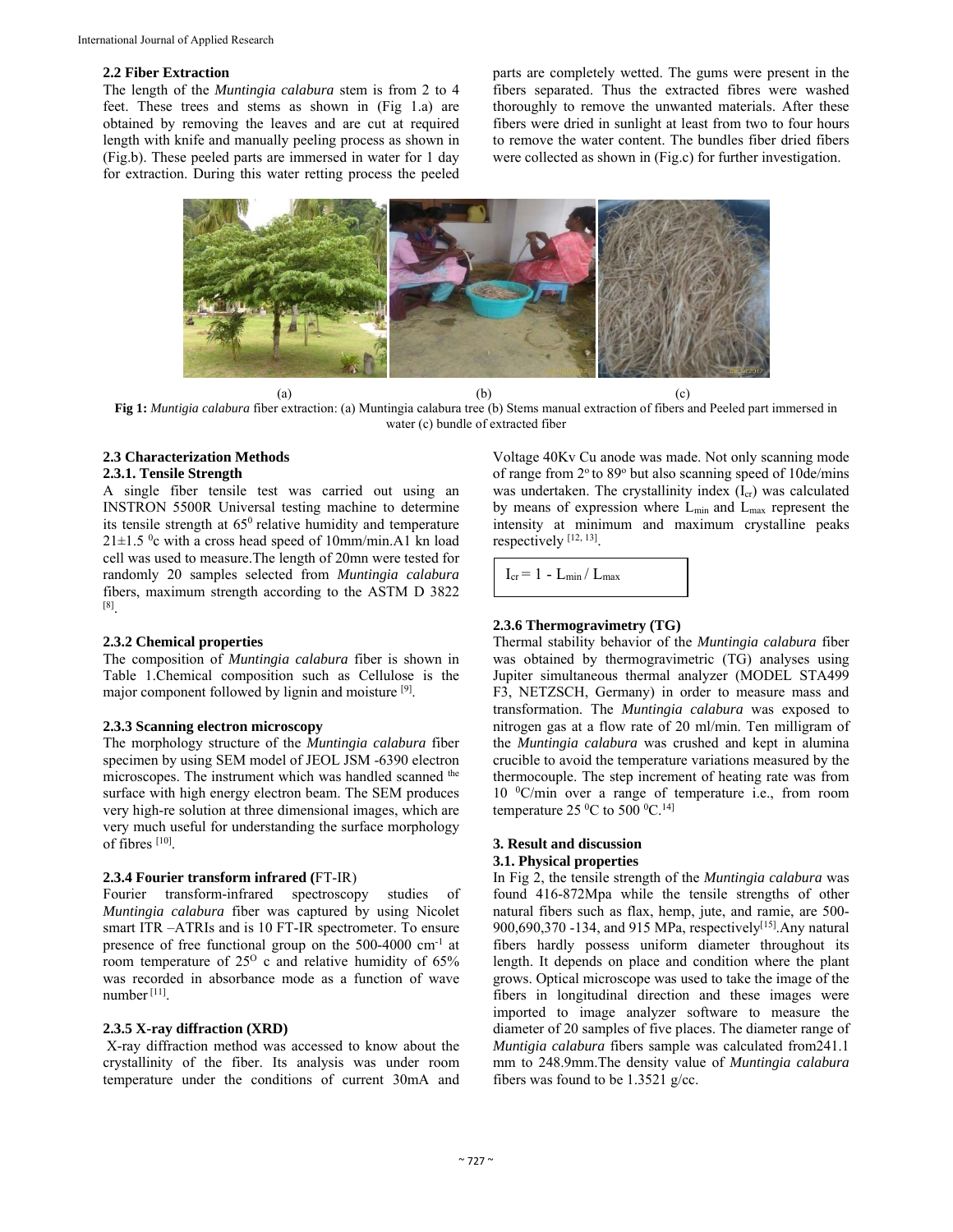

**Fig 2:** (Single Fiber Strength)

## **3.2 Chemical composition**

Table. I shows the chemical composition of the *Muntingia calabura* fibers which was determined by means of using standard methods, is compared with natural fibers. Cellulose content in natural fiber is considered to be main component of strength, stiffness, structural stability. This fiber has much cellulose content lower than *phoenix fiber* [8].The lignin content in the fibers contributes to the rigidity and its value is greater than *Jute fiber*. The wax content is low in comparison with *hemp*. The fiber has low ash content. The moisture content present in the fiber is higher than comparable to existing fibers like *hemp* and *okra*. [16]

**Table 1:** Comparison chemical composition of *Muntingia calabura* with other natural fibres.

| Fibre              | Cellulose (wt %) | Lignin (wt $\%$ ) | Ash (wt $\%$ )           | Moisture (wt $\%$ ) | $\text{Wax}(\text{wt }\% )$ |
|--------------------|------------------|-------------------|--------------------------|---------------------|-----------------------------|
| Phoenicx sp        | 76.13            | 4.29              | 19.69                    | 10.41               | 0.32                        |
| Hemp               | 70.2-74.4        | $3.7 - 5.7$       | $\overline{\phantom{a}}$ | $6.2 - 12$          | 0.8                         |
| Muntingia Calabura | 68.51            | 15.36             | 6.27                     | 9.27                | 0.43                        |
| Jute               | 61-71.5          | 11.8-13           |                          | $12.5 - 13.7$       | 0.5                         |
| Prosopis juliflora | 61.65            | 17.11             | 5.2                      | 9.48                | 0.61                        |
| Okra               | 60               | 0.6               |                          |                     |                             |

## **3.3 Scanning electron microscopy**



**Fig 3:** (Scanning electron microscopy)

The morphological analysis of the *Muntingia Calabura* fiber is shown in fig.3 at magnification. The illustration of surface characteristics explains that the fabrils are clean and at the same time they have smooth surface. The surface of individual cell is clearly visible perhaps due to low wax content.

## **3.4. FTIR**

In FTIR spectrum of Muntingia Calabura fiber (fig.4) the peak at 3330cm-1 are associated with the x cellulose (O-

H)stretching [1]. The two sharp peak 2923 &2850 cm-1of group assigned CH&CH<sub>2</sub> streching  $[17]$ . The band at 1608 cm-1 indicate the precence of C-O stretch of acetyl group of hemicellulose and O-Hstretch of carboxylic acid [8]. 1540cm-1 CH2 bending [17]. Peak at 1325cm-1 is attributed to the C-H bending  $[20]$  and the band at 1420-1430 cm<sup>-1</sup> is assigned to aromatic skeletal vibrations associated to C-H in plane deformation of cellulose <sup>[19]</sup>. The bands at 1460, 1425 and 1220 cm–1 are characteristic of C-H and C-O deformation [19]. The cellulose characterized by 1028.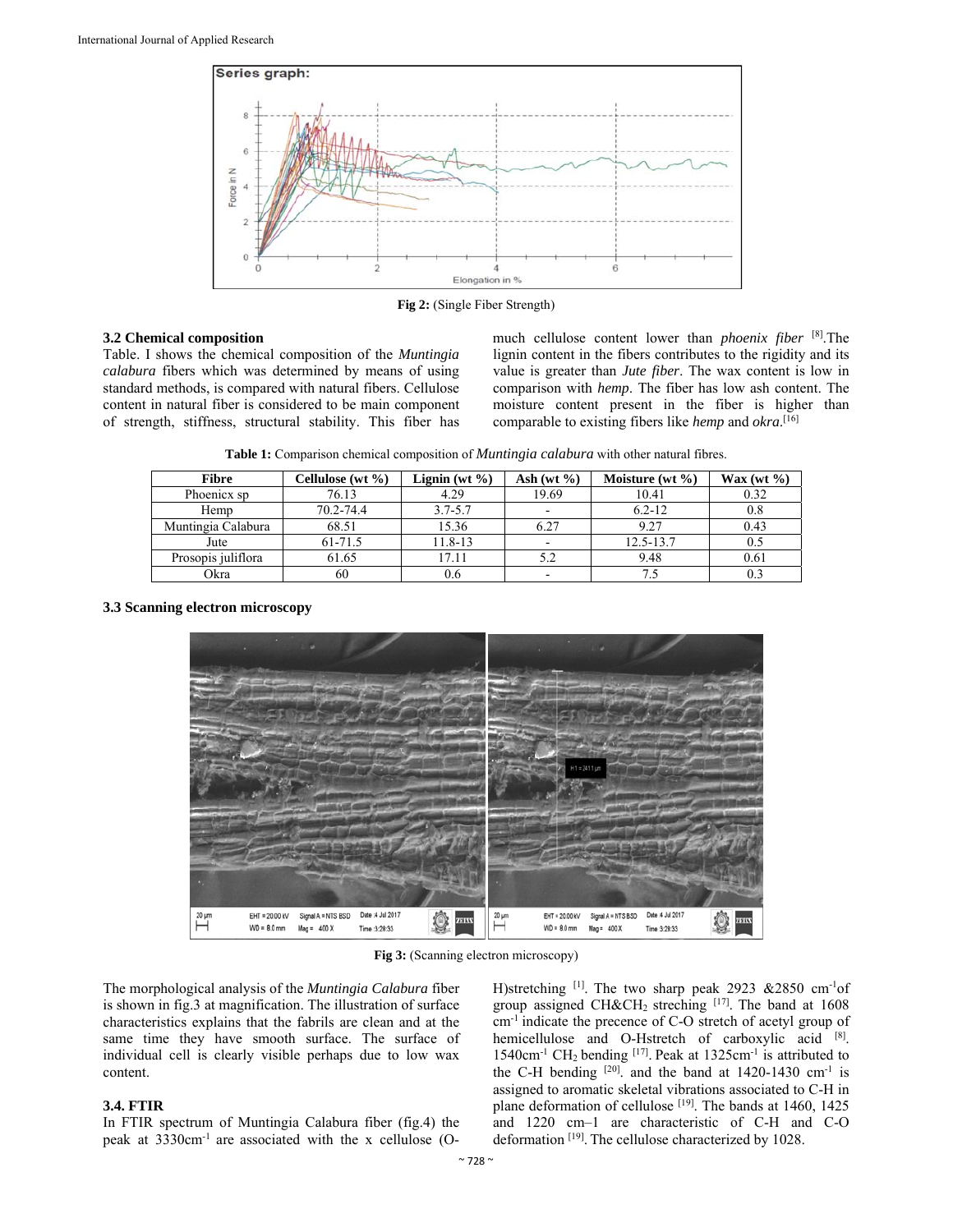



#### **XRD analysis**

X-ray diffraction shown in Fig.5 the raw *Muntingia calbura*  fiber shows two peaks at  $2\Theta = 16^{\circ}$  and  $2\Theta = 22^{\circ}$ . The two peak are assigned to (110) and (200) crystallographic plane in the fiber samples. The crystallinity index  $(I_{cr})$  which is measure

of amount of crystalline cellulose with respect global amount of amorphous materials was determined as 49%. *Muntingia calbura* crystallinity value calculated using the curve are 47%of fiber its slightly higher than other natural fiber like *banana, bagasse*, and 38%,48% [12].





## **3.6 Thermogravimetric Thermogravimetric**

TG of *Muntingia calabura* fiber is illustrated in figure. 6. The thermal degradation of *Muntingia calabura* fibers occured in three stages [27]. 300-350 which is due to the evaporation of moisture<sup>[3]</sup>, thermal degradation happened at the initial stage. Next to it, the degradation at second stage started at  $425^{\circ}$  but the mass loss happened at  $475^{\circ}$  at third stage. Each stage went in hand with the degradation of alpha-cellulose and lignin in *Muntingia calabura* [28, 29]. However, the thermal stability of *Muntingia calabura* seems to be comparable to other fibers such as wild *date palm, tamarind, boarass*. From the study of TG curve diagram, it is obviously observed that *Muntingia calabura* appears up to  $300\,^0$ c.



 $\sim$  729  $\sim$ **Fig 6:** Thermogravimetric